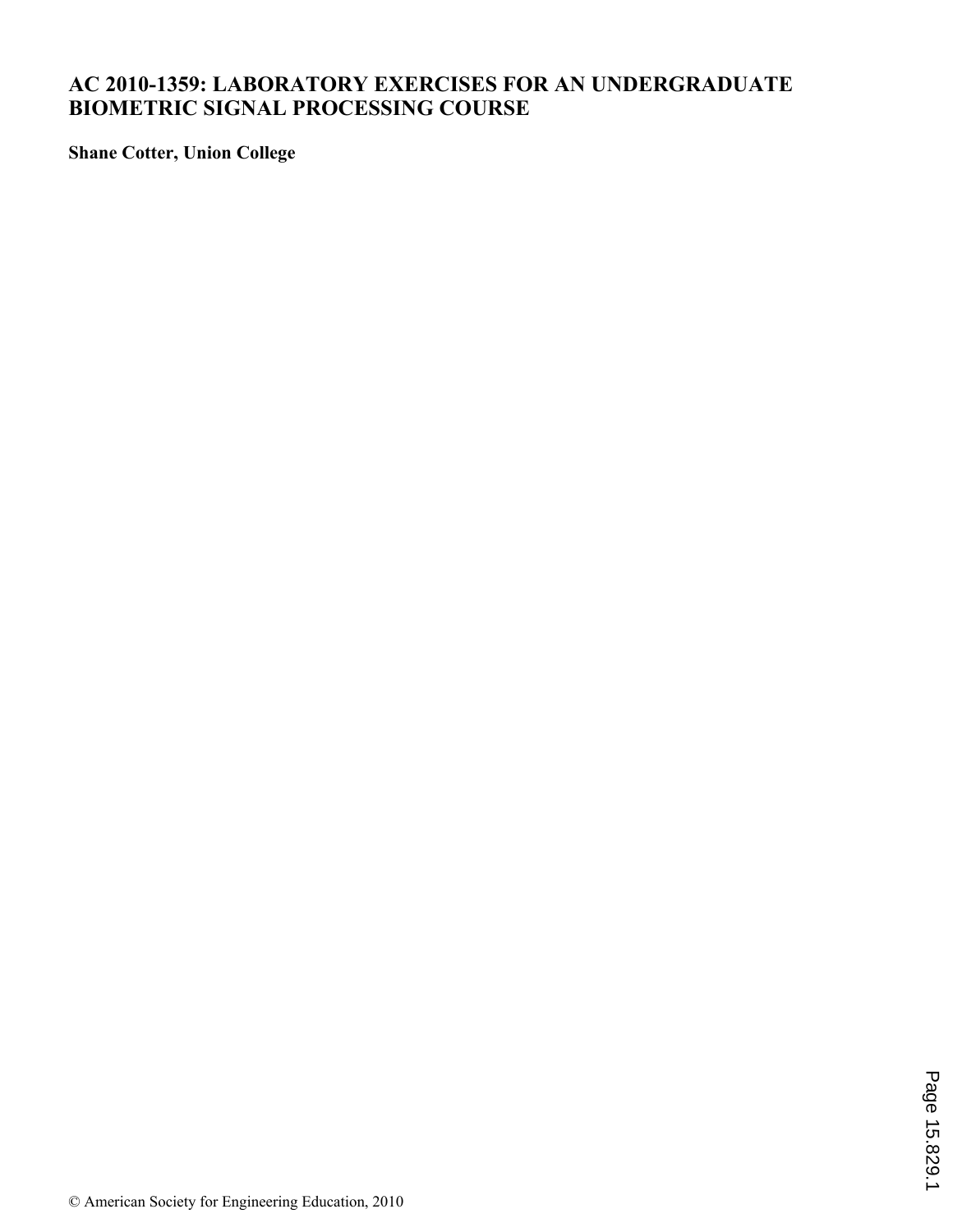# **Laboratory Exercises for an Undergraduate Biometric Signal Processing Course**

#### **Introduction**

The ability of investigators to analyze sound, image, and video data and to efficiently search through large databases of biometric data such as fingerprints or facial images has revolutionized the field of forensics over the last couple of decades. These technologies are routinely used in popular television shows such as *Crime Scene Investigation* and *NCIS* among others. Indeed, it is seldom that one of these shows does not feature a biometric identification such as fingerprint identification, face identification, or speaker identification.

Since September 11, 2001, there has been a much greater emphasis placed worldwide on security, and biometric technologies have been adopted to enhance existing security measures. Biometrics such as fingerprints and a digital image are stored in an RFID chip embedded in the passports of citizens in a large number of European countries. The United States has introduced the US-VISIT program and gathers face and fingerprint data from travelers entering its borders<sup>1</sup>. While governments have acted to increase security, access to both public and private buildings and sensitive areas are being more rigorously controlled and biometric technology is being more widely used for identity verification. As one example, the successful use of fingerprinting at Walt Disney World shows that a biometric system can be used in a large commercial setting and is readily accepted by people<sup>2</sup>. Biometric technology has also been incorporated into popular laptops from  $Lenovo<sup>3</sup>$  among others.

Although biometric technology is increasingly important in forensics and security applications and is currently a very active research area, this topic has predominantly been addressed at the graduate level due to the mathematical background required for research in the area. In a recently  $\bar{f}$ unded NSF proposal $\bar{f}$ , we have proposed the development of a biometric signal processing course targeted towards undergraduate students. An important component of the project was the proposed development of a set of laboratories which would give undergraduate students in Electrical and Computer Engineering (ECE) the opportunity to explore these important technologies. In this paper, we detail these newly developed laboratories (based on a 10 week term) that allow students to gain hands-on experience with real-world biometric technologies.

Each set of laboratories is based on a different clue and the ultimate goal of each laboratory experiment is to identify the persons responsible for an imaginary crime. The first three laboratories are based on a speech signal clue and this gives students an opportunity to review material from their introductory signal processing course while also introducing the building blocks of a pattern recognition system: signal preprocessing and enhancement, feature extraction, and classification. The second set of three laboratories focuses on face recognition. The three stages of the recognition task are reinforced by breaking the task into separate experiments, and in each laboratory one part of the recognition system is implemented. In the third set of laboratories, a fingerprint image is presented as a clue and students develop some of the code for the fingerprint recognition system. In the final couple of weeks, student groups are assigned different projects that modify the basic classifiers developed during the previous weeks. Students implement these projects and determine the effect of the project on recognition performance.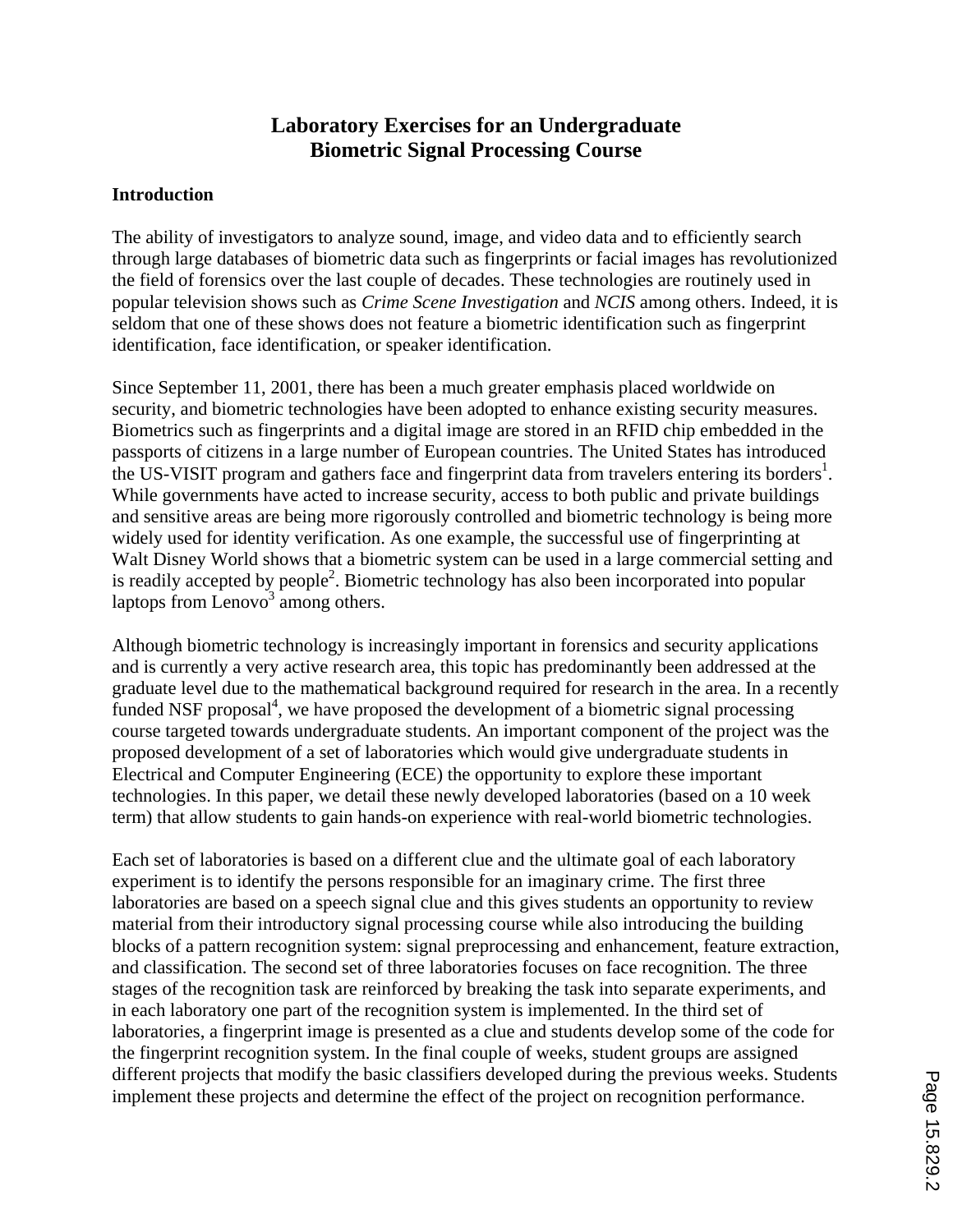In the sections below, we first outline the objectives underlying the development of the laboratories and describe the hardware and software that was purchased for the laboratories. Then, each set of laboratories for speaker, face, and fingerprint recognition is described in detail. Finally, we outline the assessment that will be used to determine whether the developed laboratories have successfully met our objectives.

#### **Laboratory Development Objectives**

Very often in the ECE undergraduate curriculum students are frustrated by the lack of opportunities to experiment with real cutting-edge applications and the associated hardware and software. We wanted to develop a set of laboratories at a reasonable cost which would give students hands-on experience with common biometric sensors and the associated signal processing and software. The hardware sensors and software outlined in the next section provide students with an environment for experimenting with sensors and software used in biometric applications. Students gather biometric data from a number of their friends (10 per student) and have the opportunity to interact with each of the sensors and explore the software tools available for processing the data.

In developing the laboratories, we wanted to engage students in the laboratory exercises, and the topic of biometric identification offers a unique opportunity to increase student enthusiasm in the laboratory. It is a rare night on television that biometric technology is not used on a prime time show and a fingerprint, facial image, voice sample, palm print, shoe print or other clue is used en route to solving a particular crime. Each set of laboratories has been framed as solving a crime based on a particular clue: a noisy voice print, a low resolution image, and a latent fingerprint. As an introduction to the experiments on each of the different modalities, video clips will be shown from popular television shows where the technology that students will be developing is used. Students will be excited to learn about how the technology works and how its performance compares to the very fast and amazingly accurate idealized technology depicted on television.



**Figure 1. Pattern Recognition Block Diagram**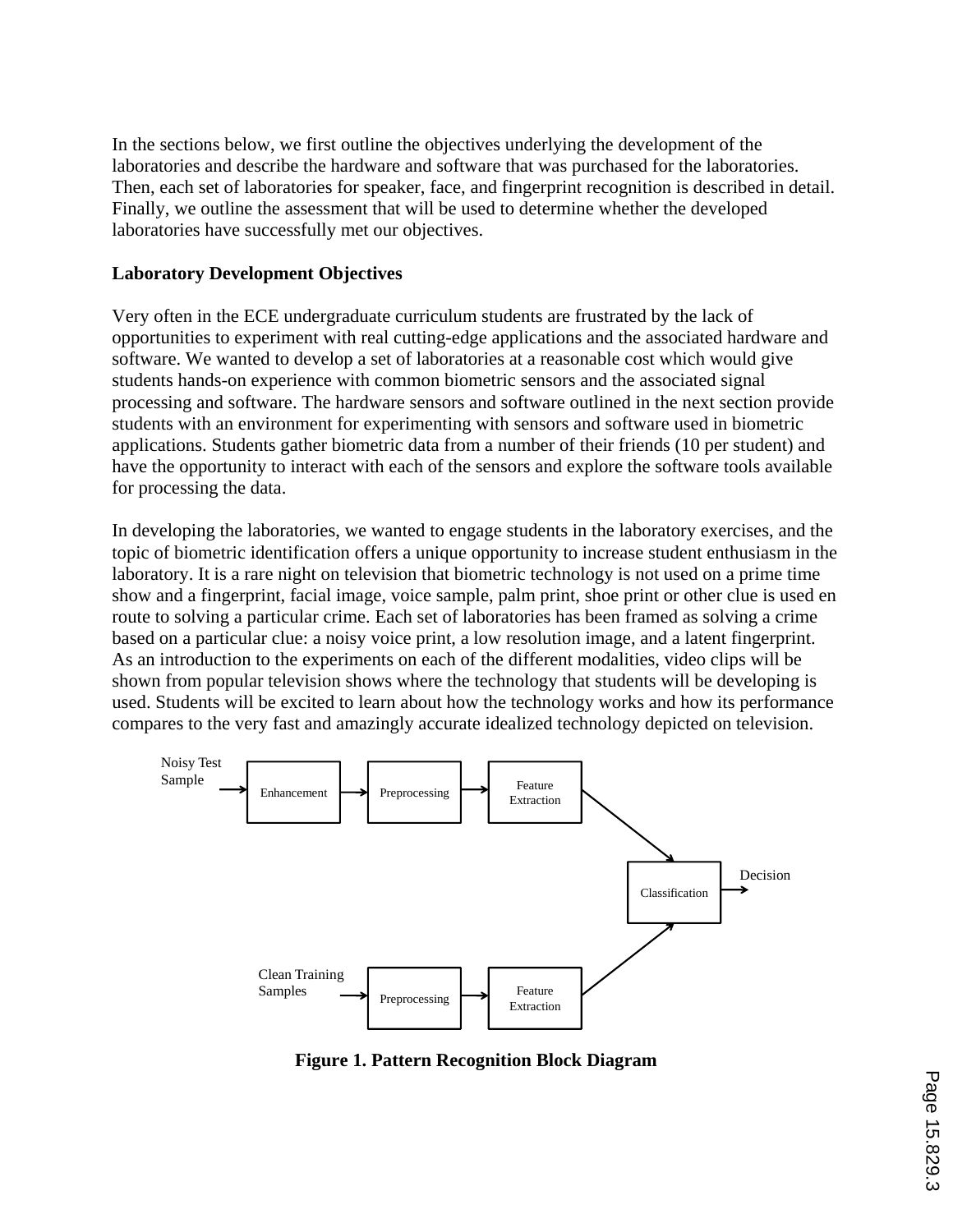This course is students' first introduction to pattern recognition. As shown in Figure 1, the pattern recognition process consists of three stages: enhancement and preprocessing, feature extraction, and classification. The laboratories are structured to illustrate how each biometric identification method relies on the same pattern recognition process. This structure reemphasizes for students the basic building blocks of a pattern recognition system and the tasks which must be completed in developing a complete recognition system. Our goal in developing the laboratories in this manner is to provide students with a strong understanding of the need for these different stages and the similarities in the recognition methodology across different biometric modalities. Students can then readily see how each stage can be changed to produce a different system.

Finally, we aimed to provide students with the software and hardware skills to allow them to work on projects at the end of the course. The processing that we introduce for one biometric signal can, in many cases, be readily applied to another biometric signal and there is plenty of scope for students to explore different enhancement, feature extraction, and classification methods in end of term projects. They are then able to compare the performance obtained with their new system against the baseline systems developed in laboratories. This gives students a feeling of accomplishment in developing their own code and creating their own recognizer. In many cases they will be able to improve on the baseline performance obtained in the laboratory exercises.

#### **Laboratory Workstation Description**

In developing these laboratory experiments, we wanted to provide students with hands-on experience with biometric sensors. Therefore, rather than relying on existing databases, students obtain all data used in their experiments. Fortunately, the hardware and software costs have decreased dramatically over the last decade which allowed us to put together a workstation for students to experiment with at a very reasonable cost. Table 1 details the different hardware and software used for each biometric modality (Matlab<sup>5</sup> is used throughout the experiments and is not included in this table.)

| <b>Hardware/Software Component</b>  | <b>Biometric Modality</b> | <b>Price</b> |
|-------------------------------------|---------------------------|--------------|
| Goldwave Audio Software             | Speech                    | \$50         |
| Logitech USB Desktop Microphone     | Speech                    | \$30         |
| Sennheiser HD-280 Headphones        | Speech                    | \$85         |
| Logitech Webcam Pro 9000 & Software | Face                      | \$100        |
| Digital Persona U.are.u 4500 Reader | Fingerprint               | \$96         |
| Griaule Fingerprint SDK             | Fingerprint               | \$45         |

### **Table 1. Biometric hardware and software costs**

The total cost comes to just over \$400 which is very reasonable and cheaper alternatives are available for the hardware sensors which would bring the cost closer to \$300. One of our NSF project goals is to disseminate these laboratories to other interested schools and the relatively low cost should allow most schools to readily adopt these laboratories. Figure 2 gives a screenshot which illustrates the different software outlined in Table 1.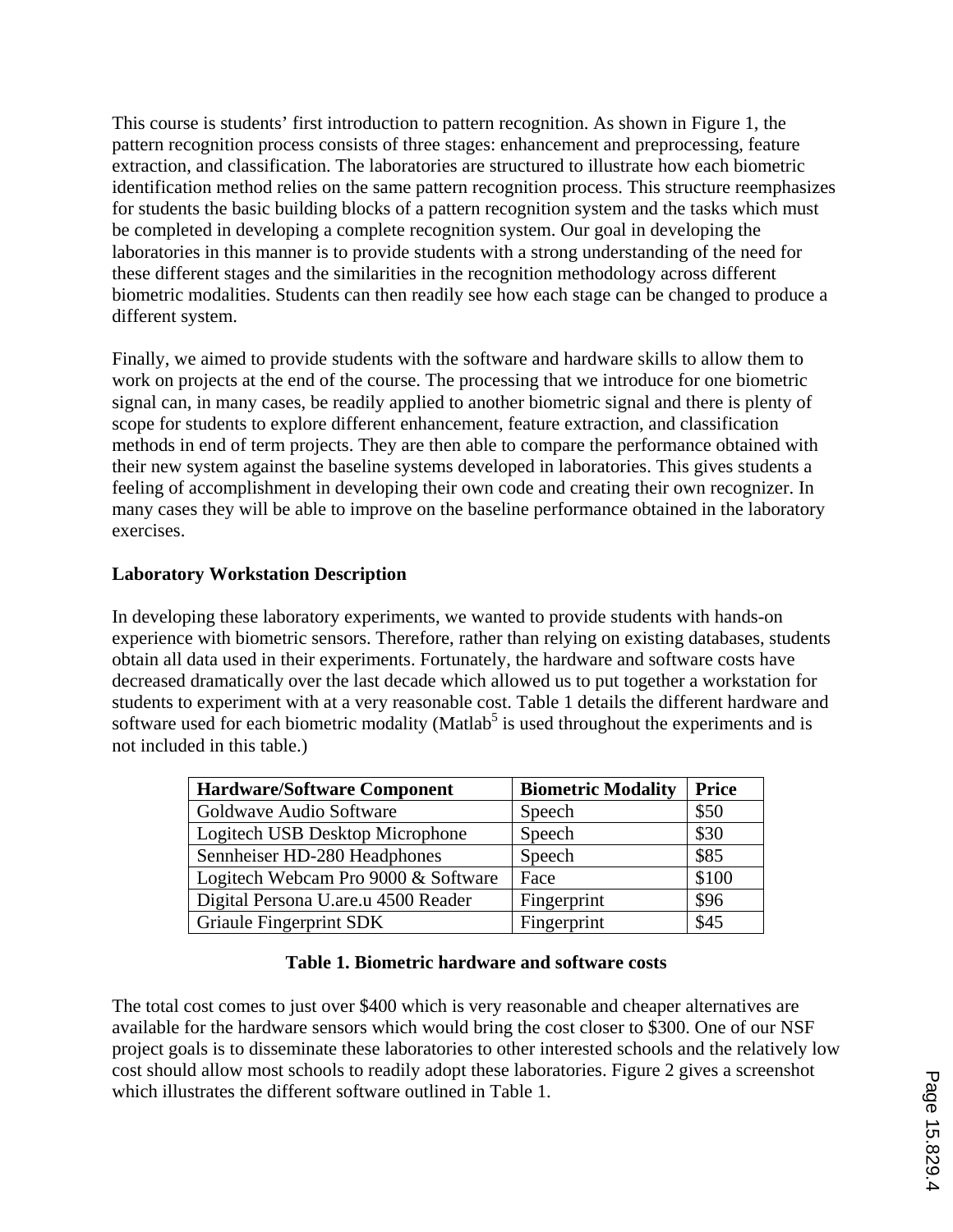

**Figure 2. Software (Logitech,Goldwave,Griaule) used in laboratory modules.** 

## **Data Collection**

Students are initially tasked with gathering biometric information from a number of their friends to be used as training samples for their databases and as test samples. This gives students experience with using the hardware and software outlined in the previous section. Institutional Review Board (IRB) approval was obtained to gather this data and each subject is required to sign a consent form. To safeguard the biometric data, the data is associated with randomly generated fake names<sup>6</sup> (with the correct gender) and the real identity is never associated with a saved version of the file.

Students collect speech information by having subjects read a line in a noise free environment. Then a fan is turned on and some white noise is played in the background while the subject rereads the same line of text. A photograph of the subject with a neutral facial expression is taken under controlled lighting and with a neutral background. The subject is then photographed with the light turned low, a facial expression other than neutral, and at a distance of 5m from the camera. Next, three different fingerprint images of the index finger are taken (where the subject is asked to press forcefully, with medium force, and lightly on the scanner). Partial fingerprints are also obtained by having each subject just press a part of their finger on the sensor. This exercise impresses on students the necessity of having clean training data which is used to populate the database and a consistent method for obtaining and saving the data.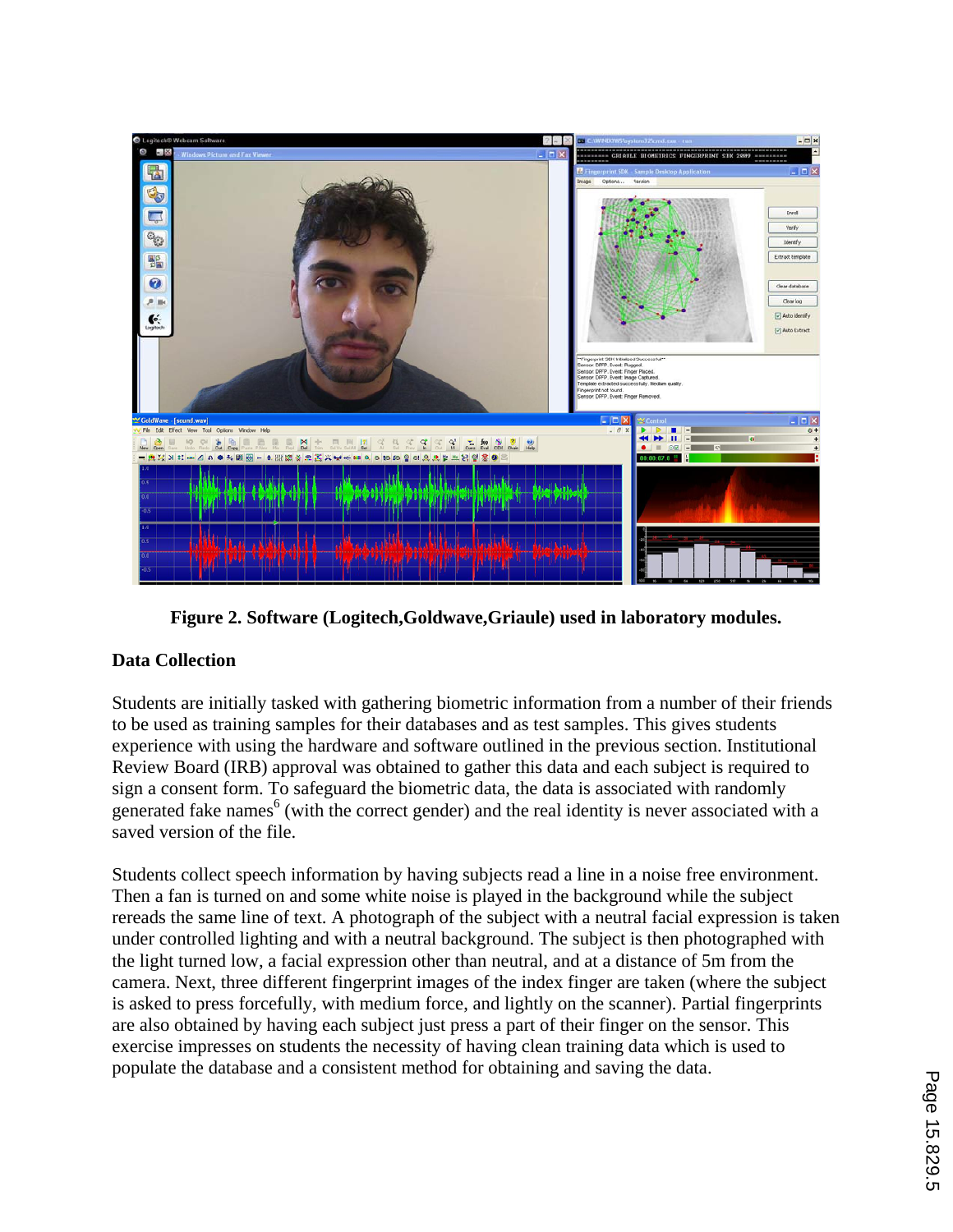Students now have the clean data that can be used to create the reference databases for identification and noisy data samples which are used to test the success of their identification methods. Next, we describe the laboratories which have been developed for each of the biometric identification tasks. Each task is framed as a clue (stated at the beginning of each section below) which has been obtained from an investigation and students seek to match the information recovered from the crime scene to one of the subjects in their database. In describing the laboratories below, we have omitted the mathematical details of the methods, which can be found elsewhere, and given an overview of the laboratories and the methods explored.

### **Laboratories 1-3: Speaker Recognition**

*Clue 1: This message has been recorded from a telephone call made by one of the criminals. The criminal distorted his/her voice by changing the sampling rate to conceal his/her identity and there is a lot of background noise. Using your knowledge of sampling rates and filtering, employ Goldwave and Matlab to process the speech. Then, implement a speaker identification system to determine a list of suspects.* 

Students are already familiar with one-dimensional signal processing from prerequisite courses in systems and digital signal processing. This makes speaker recognition the ideal starting point as concepts such as sampling, filtering, and time/frequency domain can be covered quickly to refresh students' memories while the basic building blocks of a pattern classifier (as shown in Figure 1) can be introduced for this application.

*Preprocessing and Enhancement:* The first task the students must perform is to find the true sampling rate of the waveform which has been modified in the test file. A number of different possible sampling rates are given to students and, using Goldwave<sup>7</sup>, they change the sampling rate and listen to the speech with each of the new sampling rate to determine the true sampling rate. The speech is then converted to the same sampling rate as the training samples so that a comparison can be made between different speakers. The noisy utterance must be enhanced and Goldwave is used for this purpose; its speech enhancement algorithm uses spectral subtraction to remove the background noise and students compare the spectrograms of the noisy and enhanced signals. The students then cut out the phrase "package received" from each of the training utterances and the test utterance to use in the identification experiment.

*Feature Extraction:* As one of the oldest sets of features used for speech<sup>8,9</sup>, and a necessary first step for many other related feature vectors, we decided to use the Linear Prediction Coefficients (LPC) as the features in the speaker identification system. This method can be explained relatively easily and implementation of the method introduces students to a number of important speech processing operations:

- 1. The speech is passed through a pre-emphasis filter to mitigate the drop-off in power at higher frequency (this filtering is done in the time domain).
- 2. Speech is separated into frames of duration 20ms with an overlap of 10ms between adjacent frames.
- 3. Each frame is windowed using a Hamming window to smooth out the discontinuity between one frame and the next frame.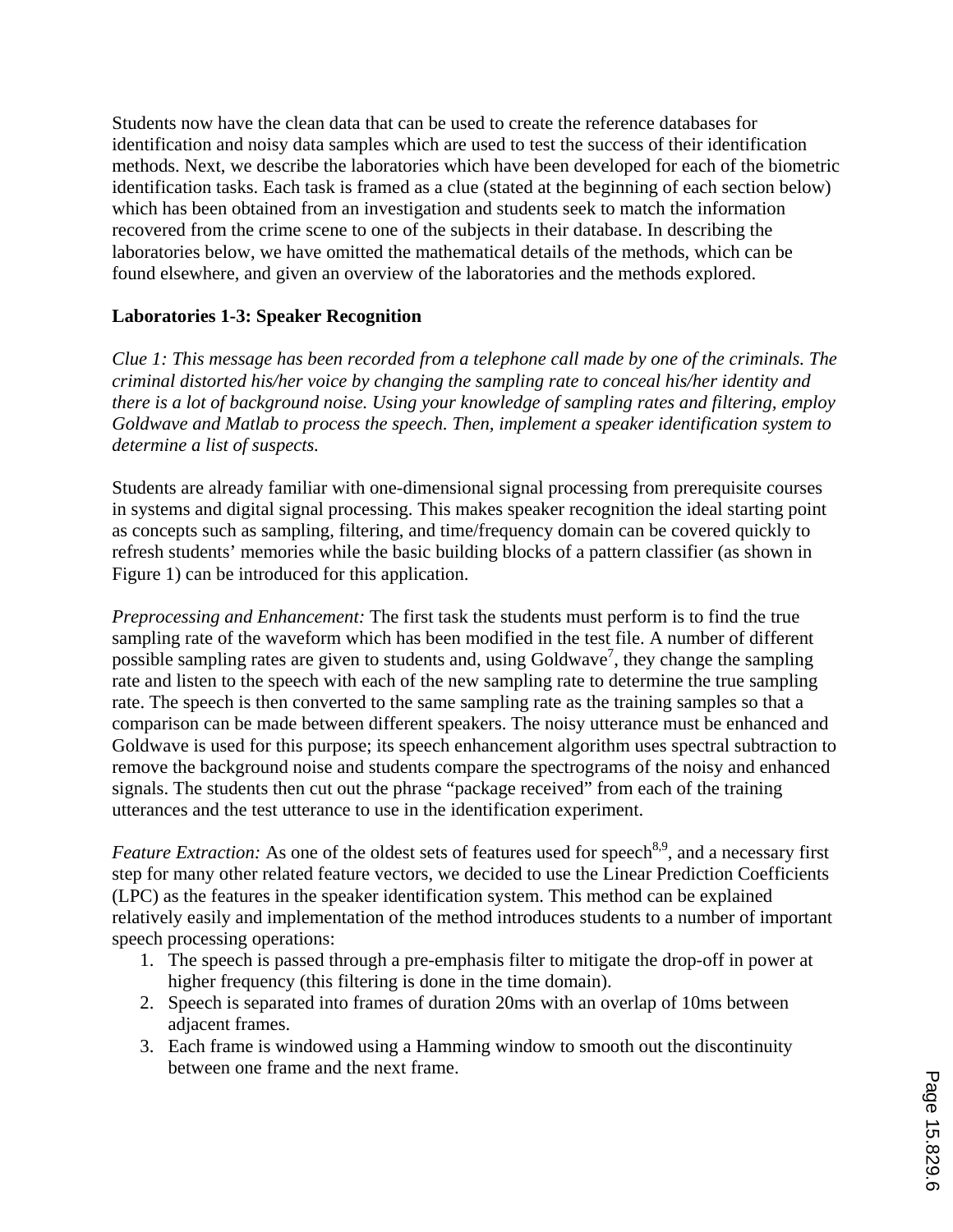4. The Levinson-Durbin recursion is explained to students and they are guided through an implementation of the algorithm so that they determine the LPC coefficients.

*Classification:* The final step in the speaker identification system is to match the test utterance against the database of utterances from known speakers. A complication with speech is that utterances are often at different rates and this means that an algorithm which accounts for this variability must be employed. Statistical methods based on Gaussian Mixture Models (GMM) and Hidden Markov Models (HMM) have been very successfully used in speaker identification<sup>8</sup>, but we felt that this material was too complex for most undergraduate students. A relatively simple method for comparing the utterances is Dynamic Time Warping<sup>8,9</sup> which allows for a choice between a number of different vectors at each time point and finds a path that minimizes the difference between the test sample and training sample. Each of the training samples must be compared to the test sample and the training sample which yields the lowest cost is identified as the speaker. The algorithm is explained in detail to students and they are guided to complete the laboratory in a step-by-step fashion.

### **Laboratories 4-6: Face Recognition**

*Clue 2: A photograph of one of the criminals, taken from afar, has been obtained. Use Matlab to crop the face image from the photograph and to increase the size of the face to match the face sizes in your database. By implementing a face recognition system, determine a list of possible suspects from this photograph.* 

*Preprocessing and Enhancement:* This course represents students' first exposure to image processing and a laboratory section is dedicated to familiarizing the students with image processing and some Matlab functions. Methods for reading, writing, and displaying images are first introduced. Then, the concepts of quantization, resolution, and image resizing are explored. Finally, pixel-wise intensity transformation and image filtering are used to enhance some images. There are excellent resources for introducing these image processing tools<sup>10,11</sup> and these form the basis for this laboratory. These tools are used to standardize the size of the facial images in the training set. The test image given to students is from a distance of 5m and students must crop and resize the face image to match the size of the training images in their database. They can also choose to enhance their image using one of the transforms or filters that they have used previously in the laboratory session to more closely match the training images.

*Feature Extraction:* Principal Component Analysis (PCA) has been successfully applied to face recognition, and while its performance has been improved upon since it was first introduced in 1991, a recognition rate in excess of 90% is obtainable<sup>12</sup>. This feature extraction method was chosen as it can be readily understood by undergraduate students and its implementation is relatively straightforward. Students are guided through the implementation of the PCA method and the principal components are extracted from the database of training images. The projection of each of the training images along the principal component directions is used to give the feature vector associated with each image. The PCA feature vector is obtained from the test vector in exactly the same manner that each of the training feature vectors was obtained.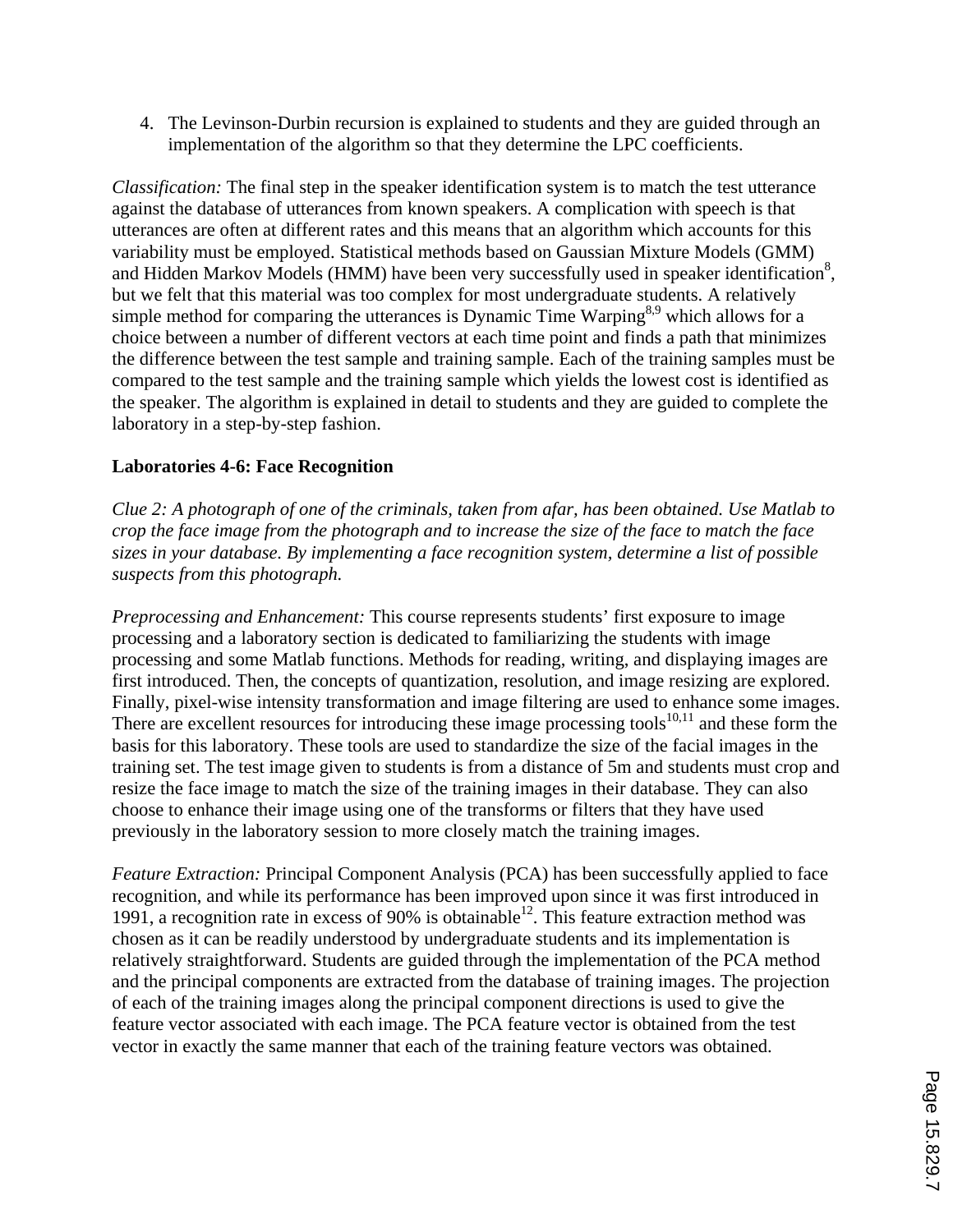*Classification:* The test feature vector must be classified as one of the training images and this is achieved using the k-Nearest Neighbor (kNN) Classifier<sup>13</sup>. The concept behind this classifier is very intuitive and is easily understood by students. The implementation of the classifier which just requires a computation of the Euclidean distance between the test vector and each of the training vectors and sorting the distances is easily accomplished.

### **Laboratories 7-8: Fingerprint Recognition**

*Clue 3: A fingerprint has been lifted from the crime scene and must be compared against the fingerprints in your database. Using the supplied code to locate the centerpoint, develop the Matlab code to extract a set of features from the training and test fingerprint images. Determine a list of possible subjects by comparing the fingerprint against your database of fingerprints.* 

Fingerprints have a long history of use as a biometric identifier and the automatic identification of fingerprints has been the subject of intense research for several decades<sup>14</sup>. Most systems rely on the extraction of minutiae (ridge endings, bifurcations) from the fingerprints as a feature extraction stage. A comparison between minutiae is used to determine a fingerprint match. An alternative approach is to filter a fingerprint image using 2-D Gabor filters to generate a *fingercode* which can then be used to compare fingerprints<sup>15</sup>. These filters are optimal in capturing the orientation information along with the position information from a 2D image, and they have been applied to a wide variety of problems. In the context of biometric identification, they have been used in iris, face, and (as we will explain) fingerprint recognition. These laboratories (due to limited time) focus on the feature extraction stage in fingerprint identification. Students generate the fingercode and this exercise gives students experience with using the Gabor filters and further practice with image filtering.

*Preprocessing and Enhancement:* The fingerprint image can be processed to improve the recognition performance by applying morphological operators and enhancing the image contrast. However, these are left as project exercises for some student groups and the unenhanced fingerprint images are used in these experiments.

*Feature Extraction:* The algorithm consists of first finding the centerpoint of the fingerprint. By itself, this is a complicated procedure<sup>15</sup> and a Matlab p-file (which is encrypted) is supplied to students to generate this point. The students are responsible for generating the fingercode and are guided through the procedure in the laboratory. The steps involved are summarized here and explained in greater detail elsewhere<sup>15</sup>:

- 1. Tessellate the region around the center point into a series of 7 concentric bands with the radius increasing by 10 pixels at a time. A sample fingerprint and the bands extracted from the fingerprint are shown in Figure 3 below. The band closest to the center is ignored. Then divide each band into sectors determined by lines at 0, 45°, 90°, 135° (these correspond to the angles of the Gabor filters used in step 3).
- 2. In each sector (48 in total), normalize the gray values to a constant mean M and variance V (both chosen as 100 in the original paper<sup>15</sup>). This has the effect of removing the effects of sensor noise and gray level differences due to differences in finger pressure between sectors.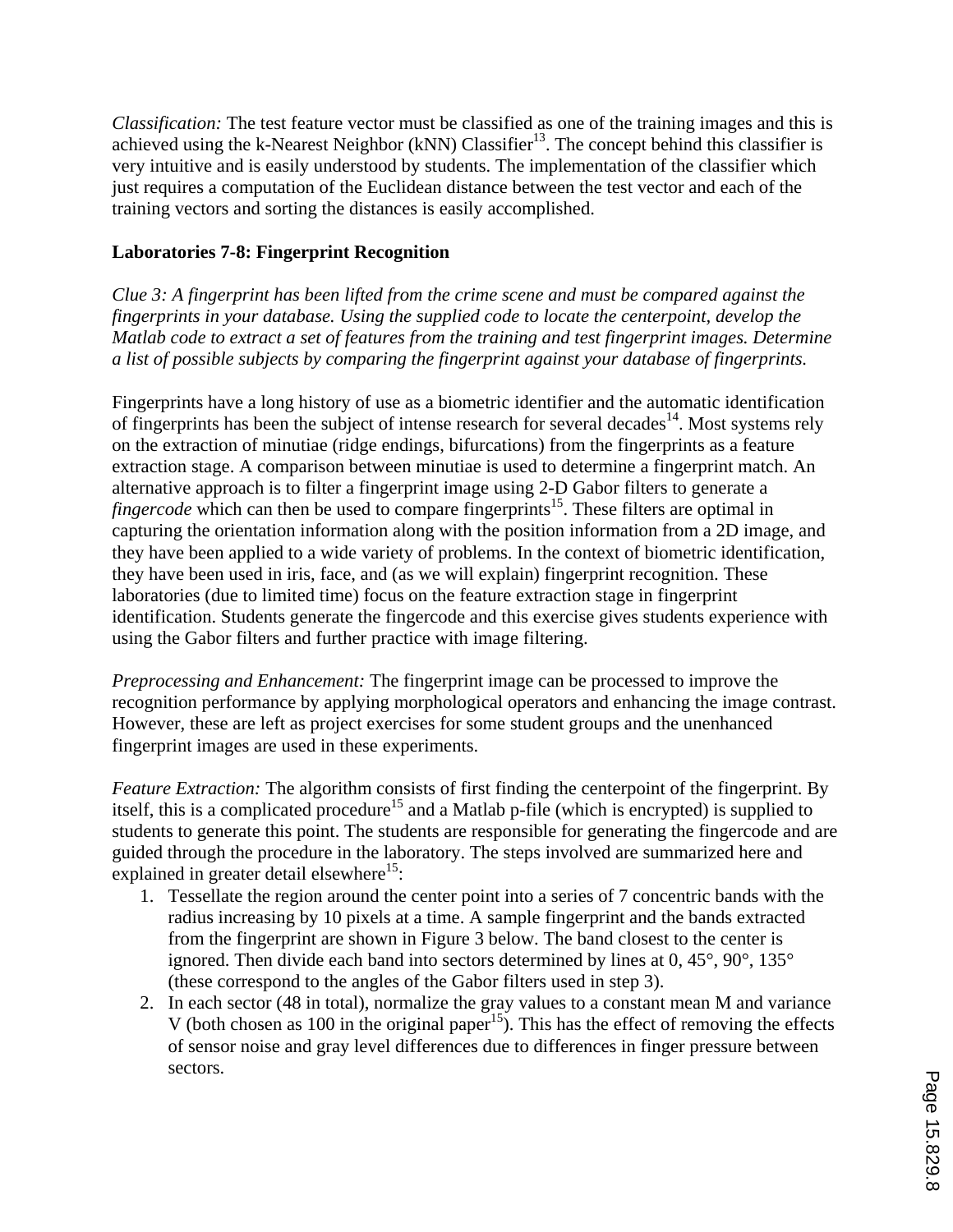

#### **Figure 3. (a) Fingerprint image obtained from sensor and (b) tessellation of the fingerprint image in obtaining fingercode.**

- 3. Filter the entire fingerprint region using a bank of 4 Gabor filters aligned at angles 0, 45°, 90°, 135° to give a set of 4 different images. The Gabor filters are of size 33×33 and are convolved with the fingerprint image. The Gabor filters enhance the ridges and valleys that are oriented at the same angle as the filter and suppress the ridges and valleys oriented at other angles.
- 4. For each of the 4 filtered images generated, the same sectors (as shown in Figure 3) are extracted and the standard deviation of the sector is computed. In total, there are 192 standard deviation computations (4 filtered images  $\times$  48 sectors) and these values are used to give the fingercode vector.

*Classification:* Once the fingercode routine has been completed, the students generate fingercodes for all the training samples as well as the test sample. The nearest neighbor classifier developed for the face recognition experiment is used to determine the top matches from the available database of fingerprints. The use of this classifier emphasizes the similarity between different biometric recognition systems.

### **Laboratories 9-10: Student Projects**

In the final two laboratories students undertake a project on a particular biometric. With the base recognition systems constructed in the previous laboratories, we have designed a larger number of projects which can be undertaken by students to modify these systems. The projects can be completed in a 2 week period and incorporate some of the material from the previous 8 weeks, but they also challenge the students to use this material in a slightly different application. As examples, we give two project titles associated with each of the three different biometric modalities:

- Implement spectral subtraction for speech enhancement
- Implement a speaker recognition system using mel frequency cepstral coefficients
- Implement a face recognition system based on Linear Discriminant Analysis
- Implement a face recognition system using Gabor filters to extract features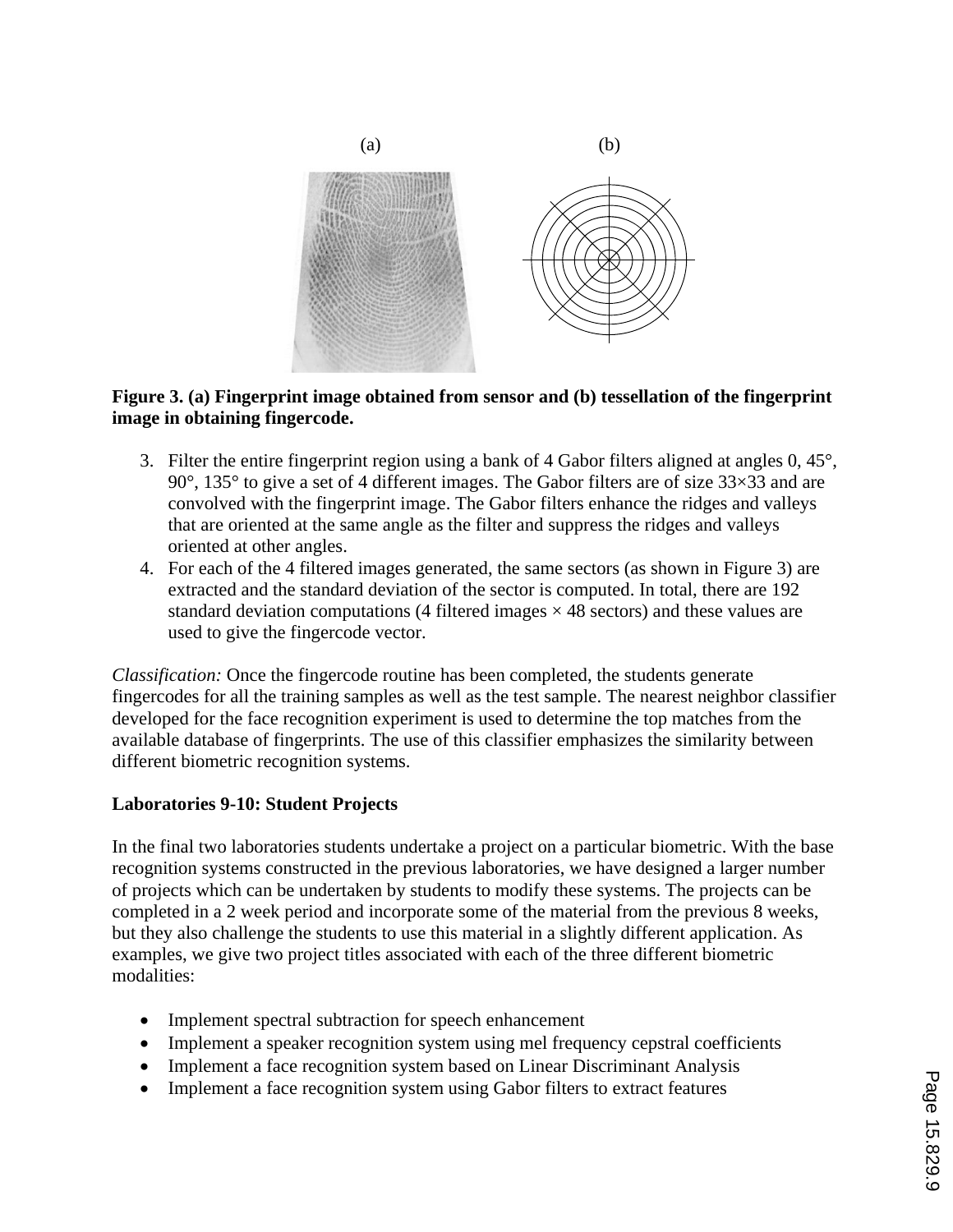- Employ morphological operators and enhancement methods to the fingerprint images
- Implement a center point detection algorithm for fingerprint recognition

For each project, the team of students is provided with a clear description of what the project entails and they are guided to an implementation which can be completed in the two week time frame. The students are expected to compare the performance of their new recognition system (which very often involves just changing one block in the pattern recognition system from Figure 1) with the baseline recognition system which was developed during the previous laboratories.

### **Assessment**

All students have already taken an introductory signal processing course prior to this course and the Discrete Time Signals and Systems Concept Inventory (DT-SSCI) test instrument<sup>16</sup> will be used to objectively establish their level of understanding of fundamental signal processing concepts (e.g., sampling, filtering, etc.) on the first day of the course. While completing the laboratory exercise, students will apply signal processing methods to both speech and image data to create biometric systems. At the conclusion of the course, the same DT-SSCI exam will be administered to determine objectively whether the course has improved the students' understanding of these core concepts. It is postulated that the application of signal processing to real systems, and the interest that students will have in successfully solving clues to determine the identity of the persons involved, will encourage them to better understand signal processing concepts. Moreover, students will see these fundamental signal processing concepts applied in 2D which may improve some students' understanding.

A number of the objectives (discussed earlier) behind the development of these laboratories will be assessed through focus group interviews. In particular, we wish to assess to what extent working with biometric technology and doing hands-on experiments motivated student learning, and whether students felt more engaged by this laboratory experience than other laboratories in their undergraduate courses. We want to determine if students are more confident in their signal processing knowledge and applying this knowledge to real applications at the conclusion of the course. We also want to assess how confident students would be in designing a pattern recognition system. Finally, we wish to determine if they were adequately prepared for the project portion of the course and how well they could work together as part of a team during the term.

## **Conclusion**

We have described a set of laboratory experiments which have been developed for an undergraduate course in Biometric Signal Processing. The laboratories have been designed to be hands-on for students, and hardware and software costs have been kept low. The laboratories allow students to experiment with speaker, face, and fingerprint recognition. The fundamental pattern recognition steps of preprocessing and enhancement, feature extraction, and classification are clearly emphasized in the development of each system. Students are given end of term projects where they construct their own classifier by changing one element of the pattern classifier. They compare the performance of their new system to the baseline system developed